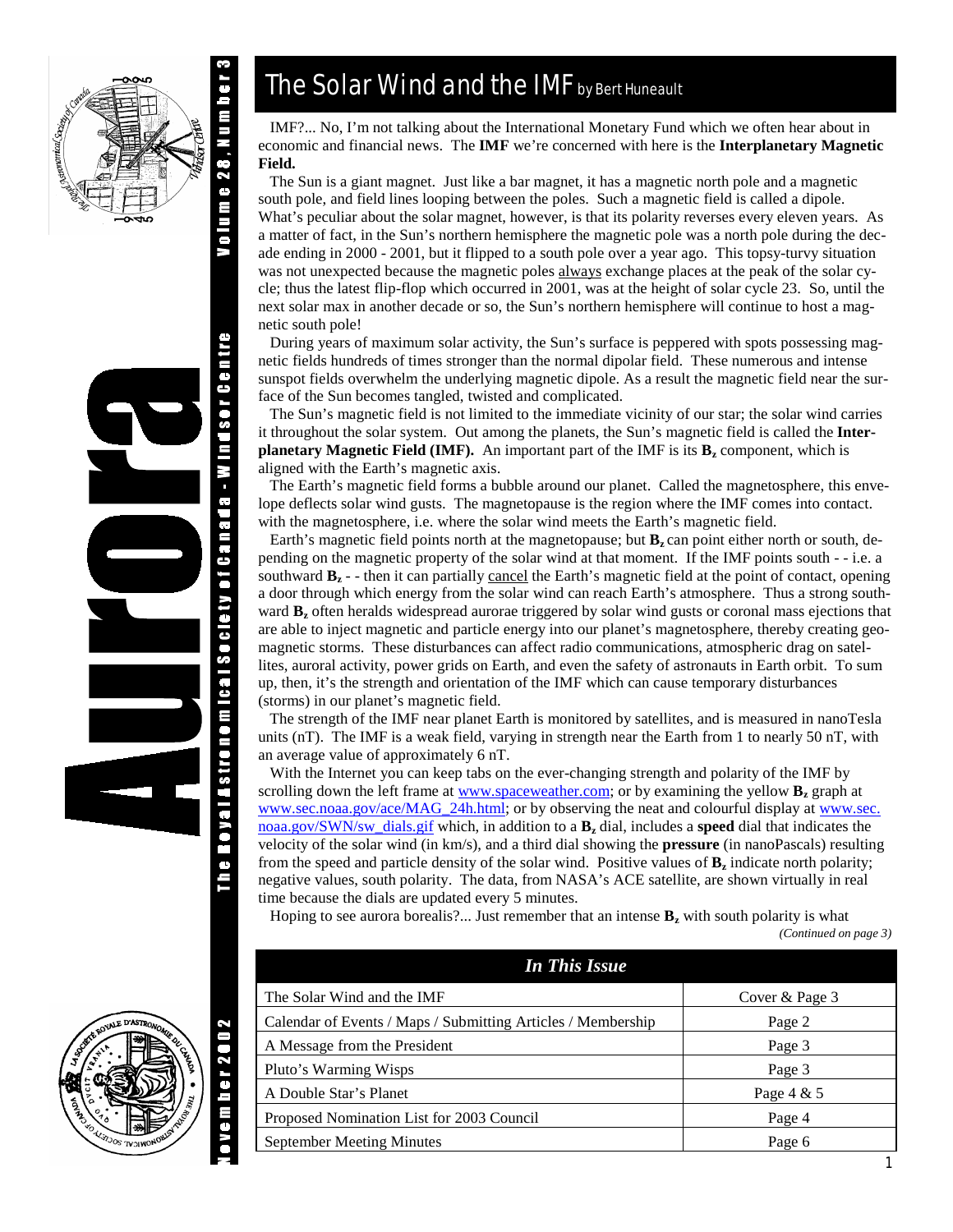# Calendar of Events

## *Our next meeting…*

Tuesday, November 19, 2002 8:00 p.m. at St. Stephen's Church Howard Road, 1.4 kms. south of

Hwy  $# 3$ 

## *Main Speaker…*

Dr. William Baylis

## *Topic...*

"Galileo and *The Starry Messenger*"

## *Activities...*

*Jupiter's Moons:* On October 17th Jupiter's Moon Europa will partially occult Io from 5:38 - 5:42 a.m. EDT

*Orionid Meteor Shower:* Look for the Orionids to peak in the predawn hours of October 21st. The full Moon interferes with these fast meteors this year so begin your watch earlier in the month.

*Leonid Meteor Storm:* Come join members of the Windsor Centre at the Hallam Observatory site the night of Monday November 18 through sunrise on the morning of 19th. The best view should be from 5:00 - 6:00 a.m. on the morning of the 19th. See page 5 for more details.

*Council Meeting:* A short council meeting will be held on Tuesday November 26th at 7:30 p.m. at Randy's house.



# Submissions

Aurora is published monthly except for August. The September, November, January, March, May and July issues are full newsletters (usually 6 pages) with a number of member submitted articles. The October, December, February, April and June issues are short flyers (2 pages) with one short article. Submitted articles can be of any length from a paragraph to multiple pages. I can scan pictures and/or diagrams (both prints and film) to support your article and the originals will be returned to you.

Submission deadline is the 1st of the month. I will accept Emails at the address below, floppy disks, or written submissions.

Editor: Steve Mastellotto Email: mmastellotto@cogeco.ca

## **Hallam Observatory Site**

At left is a map showing the Comber area and it includes the major highways (401, 77, 8 and 46) that are in the area of the observatory. I "highlighted" the most direct route from Windsor on this map which is to take 401 East to Highway 77 South to South Middle Road. While on South Middle Road you will cross some railroad tracks (they just removed the tracks) and just after the barely discernable point where Concession 9 joins it you will find the observatory site on the South side of the road. If you hit the Rochester Townline Road (i.e. you come to a stop sign and have to turn left or right) you have gone too far. On most clear nights someone is usually out there observing but if it happens to be a clear, moonless, weekend night you should have many observing buddies.

# Membership

The Windsor Centre of The Royal Astronomical Society of Canada meets on the 3rd Tuesday of every month (except July and August) at St. Stephan's church. In addition to regular meetings the centre hosts a number of observing nights, a picnic and a December social. Members receive a copy of the Observer's Handbook, the RASC Journal, a subscription to SkyNews magazine and access to the Centre's library and telescopes.

Annual Membership Fees are Regular - \$44.00, Youth - \$27.50 and Life - \$880.00.

Contact Ken Garber at (519) 966-3478 or visit our website at: www.mnsi.net/~rasc for more information.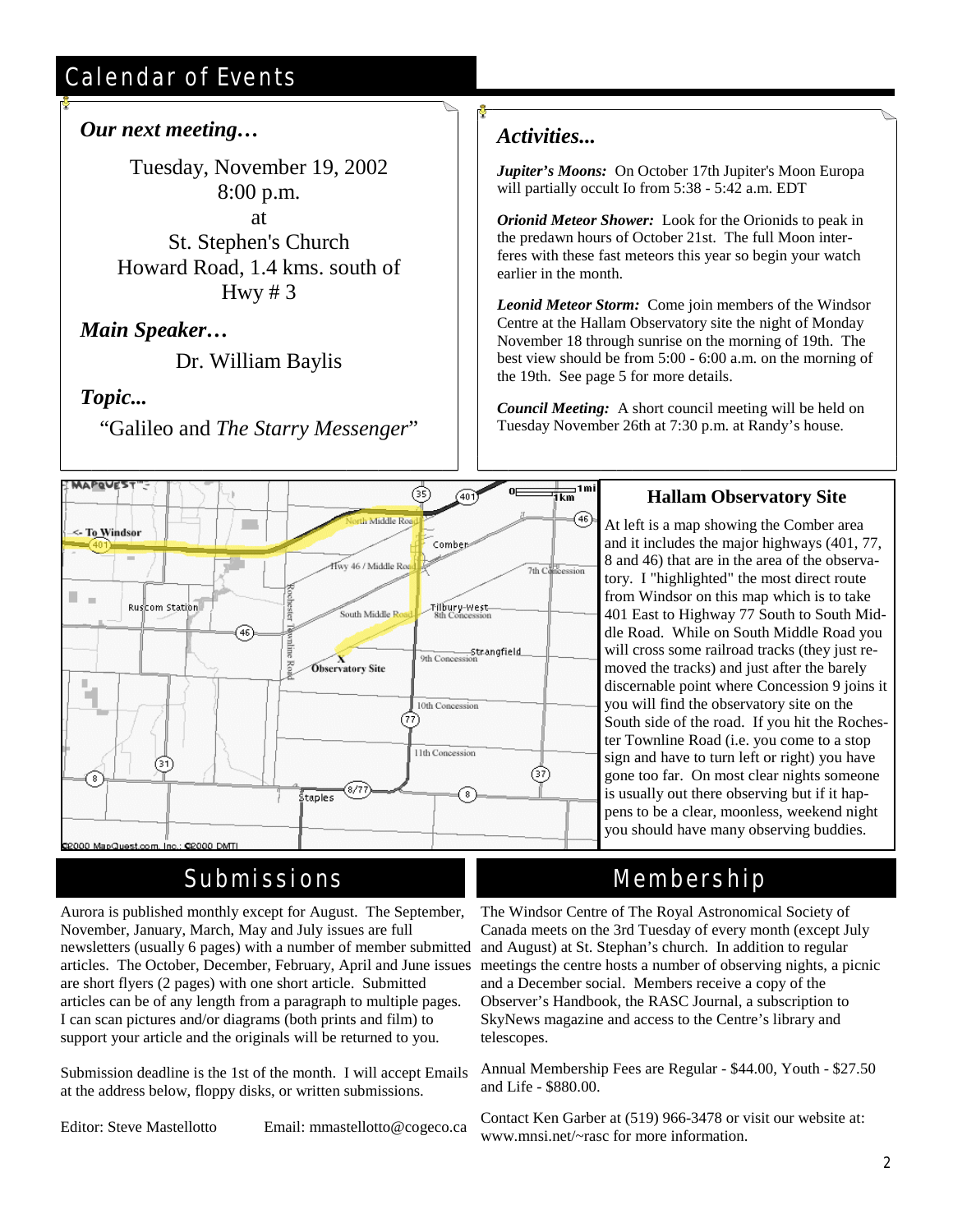# A Message from the President

After many months of hard work, we were advised by Trillium Foundation that our grant application for a 14" Telescope to be installed in Hallam Observatory, was approved.

We will be handling some paperwork with Trillium in the near future, and expect that it won't be too long before the order is placed for the instrument. Software Bisque is the company that had been chosen to supply the Celestron 14" Schmidt-Cassegrain optical tube assembly, to be mated to their very superior "Paramount" German equatorial mounting. This combination will represent a world-class, state-of-the-art setup for viewing and photography.

And, of course, it will provide an excellent centre for education and popularization of astronomy. The Comber site seems to be settling in as a place of choice for many members, for their darksky observing. Windsor Centre members can obtain full access to the observatory facility for a fee of \$40.00/year. Those who wish to use just the grounds around the building for viewing are asked to consider a voluntary site access fee of \$10.00/year for this purpose.

Several have already paid for these usages. Interestingly, those indicating observatory access are out-pacing those with an interest only in site access, by a ratio of about two to one.

Funds collected from these fees are being used towards the annual cost of maintaining the building and site.

Randy Groundwater



# Pluto's Warming Wisps By J. Kelly Beatty from Sky and Telescopes Website

*The view of Earth from Pluto's perspective during the little planet's two occultations in mid-2002. July's track over South America barely missed several large observatories, while the August event could be viewed by large telescopes in Hawaii, California, and Arizona. S&T: Steven Simpson (source: J. Elliot/ MIT).* 

**October 10, 2002** Distant Pluto has been traveling farther from the Sun since its 1989 perihelion, and astronomers worry that the diminishing sunlight will cause what little atmosphere the planet has to "collapse" as frost onto its surface. But for now, at least, Pluto seems to be holding its own. Results from a pair of recent stellar cover-ups suggest that the planet's atmospheric pressure has nearly tripled during the past 14 years and that the surface temperature increased some 2° Celsius during that timespan.

 "It's very obvious that there's been a fundamental change," observes Marc W. Buie (Lowell Observatory), who was among those presenting Pluto results at a meeting of the American Astronomical Society's Division for Planetary Sciences.

The exact cause for the warming remains unclear. There's some

#### The Solar Wind and the IMF

#### evidence that Pluto's icy surface has become darker overall in recent years, allowing it to absorb more of the weak sunlight and drive more gas into the atmosphere. Alternately, a frost layer near the north pole (now experiencing its spring season) may be sublimating more vigorously. David J. Tholen (University of Hawaii) thinks that the planet's surface is only now reaching its peak warmth after passing through perihelion. "The hottest part of the day on Earth is usually around 2 or 3 p.m., rather than noon," he explains.

 The only other record of Pluto occulting a star, in June 1988, revealed that the diminutive planet has a thin nitrogen atmosphere laced with trace amounts of methane and carbon dioxide. Astronomers waited patiently for another such opportunity, and by chance the distant planet passed over two stars in a five-week period. The first event, on July 20th (Universal Time), had a path that crossed central South America — yet it was recorded by only two portable telescopes in extreme northern Chile. However, on August 20th Pluto's shadow passed directly over the array of observatories atop Mauna Kea and Haleakala in Hawaii. This event was also seen by observers at Lick and Palomar observatories in California and at Lowell in Arizona.

 Two large research teams, led by James L. Elliot (MIT) and Bruno Sicardy (Paris Observatory), mounted observing campaigns for this year's events. They agree that the atmospheric pressure has jumped but remain divided on whether the wispy airmass has the same basic structure seen 14 years ago, or whether new features have appeared. Elliot notes that Pluto's case bears similarities to the situation on like-sized Triton, Neptune's largest moon, whose thin atmosphere has also warmed in recent years. But months of tedious analysis remains before the light curves' subtle bumps and squiggles can be fully understood.

#### *(Continued from page 1)*

you're looking for. You might also check the Space Environment Center's auroral oval at http://www.sec.noaa.gov/pmap/ pmapN.html. If the yellow, orange or especially the red portion of the oval ever extends southward as far as the Great Lakes on the map, look for aurorae! That's precisely how I was alerted to the wonderful auroral display on the evening of November 5, 2001.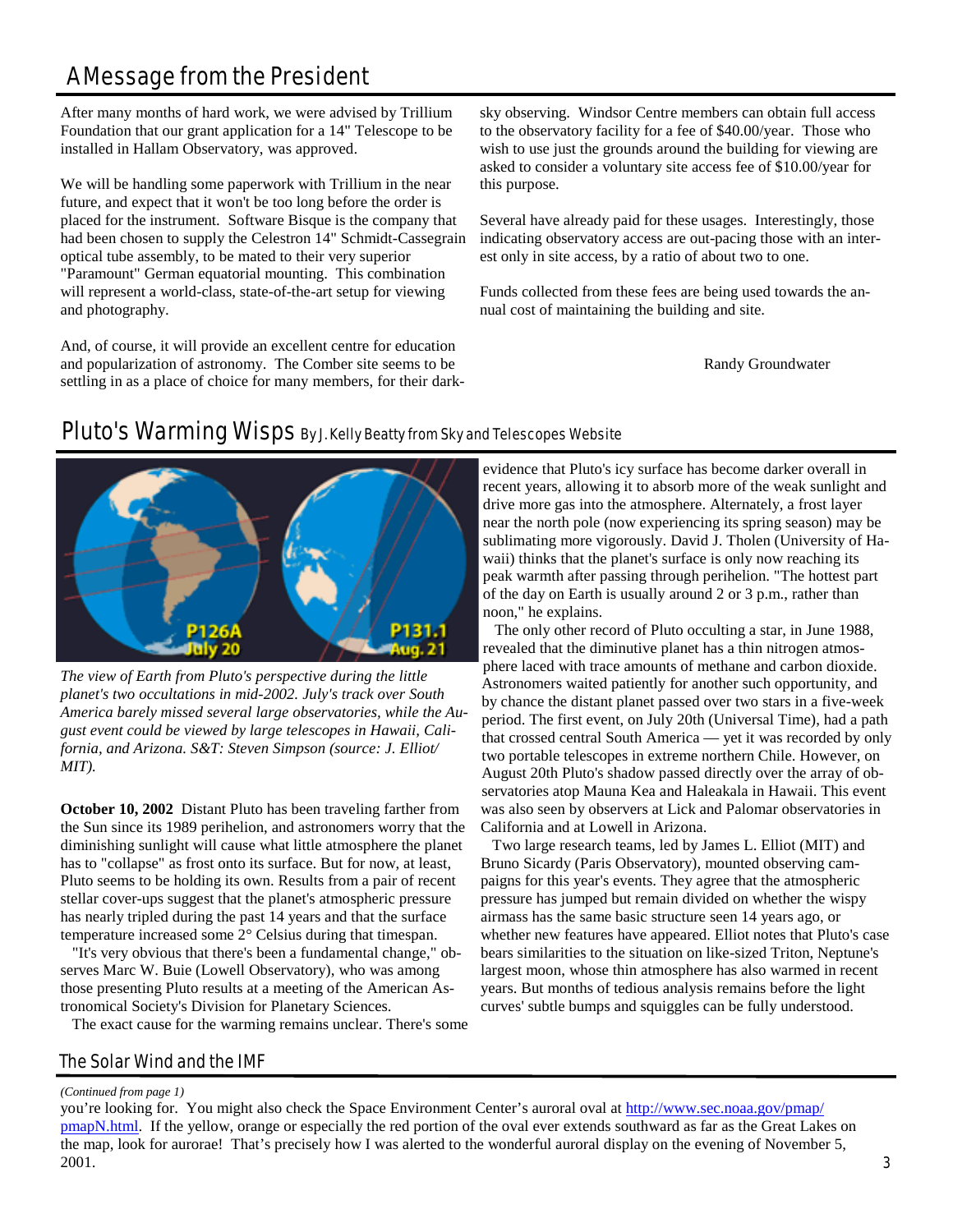# A Double Star's Planet By Alan M. MacRobert from Sky and Telescopes Website



*This artist's conception illustrates the scene around the Gamma Cephei binary star system. Astronomers have found evidence for a planet orbiting the yellow star on the right every 2.5 years. The discovery makes this the first planet ever found in a binary system. Courtesy Tim Jones/McDonald Observatory.* 

**October 14, 2002** Can planets exist in a double-star system? This fascinating question, as old as science fiction, now has a clear answer. Gamma Cephei, a naked-eye star not far from Polaris, has a dim dwarf companion star in a roughly 70-year orbit and also a giant planet in a 2.47-year orbit, say Artie Hatzes (Thüringer Landessternwarte, Tautenburg, Germany), William D. Cochran (University of Texas), and other members of the McDonald Observatory Planet Search Team.

The McDonald group is monitoring about 180 stars for tiny wobbles in their radial (line-of-sight) velocities, the telltale sign of an orbiting planet. In the case of Gamma Cephei, good radial-velocity measurements go as far back as 1980. They show a huge, slow wobble indicating a companion star with at least 0.4 times the mass of the Sun (at least 400 Jupiters' worth) in a decades-long orbit that carries it from about 12 to 30 astronomical units from Gamma itself. These are about the distances of Saturn and Neptune from the Sun. The companion star is too dim to have yet been seen in telescopes; it's probably a red dwarf.

Buried deeper in the radial-velocity data is a slight — but persistent and very regular — oscillation with a period of 2.47 years. Since 1989 astronomers have suspected that an orbiting planet might be the cause, but now the McDonald team says it has a long enough run of measurements to be sure. They say the wobble indicates a body with at least 1.8 Jupiter masses swinging in a mildly elliptical orbit that car-

## **Proposed Nomination List for 2003 Council of the RASC - Windsor Centre**

**Elected Officers** 

President Randy Groundwater 1st Vice-President Steve Mastellotto 2nd Vice-President Robin Smallwood Treasurer Ken Garber

National Council Rep.

#### **Councilors**

Secretary Joady Ulrich

Henry Lee Steve Pellarin Tom Sharron Ken Roung

Paul Preney Susan Sawyer-Beaulieu Peter Bondy Rev. Harry Brydon

#### **Appointed Officers**

| <b>Honorary President</b>        | Dr. William Baylis       |
|----------------------------------|--------------------------|
| Past-President                   | Susan Sawyer-Beaulieu    |
| Librarian                        | <b>Tom Sharron</b>       |
| <b>Recording Secretary</b>       | Dave Panton              |
| <b>Public Education Director</b> | Randy Groundwater        |
| <b>Public Relations Director</b> | 2nd Vice-President       |
| Newsletter Editor                | <b>Steve Mastellotto</b> |
| Assistant Newsletter Editor      | Paul Preney              |
| Director of Observing            | <b>Steve Pellarin</b>    |
| Assistant D. of O.               | Robin Smallwood          |
| Alternate Council Rep.           |                          |
| Webmaster                        | <b>Steve Mastellotto</b> |
|                                  |                          |

ries it 1.7 to 2.5 a.u. from the bright star. This is about the distance of the asteroid belt from the Sun.

Gamma Cephei, shining at 3rd magnitude, is the brightest of the approximately 87 stars that have been found to have one or more planets. Located 45 light-years away, it's a yellow-orange subgiant of spectral type *K*1 IV blazing 12 times brighter than the Sun. Its mass is estimated at 1.6 Suns, it is beginning to expand and enlarge toward becoming a red giant.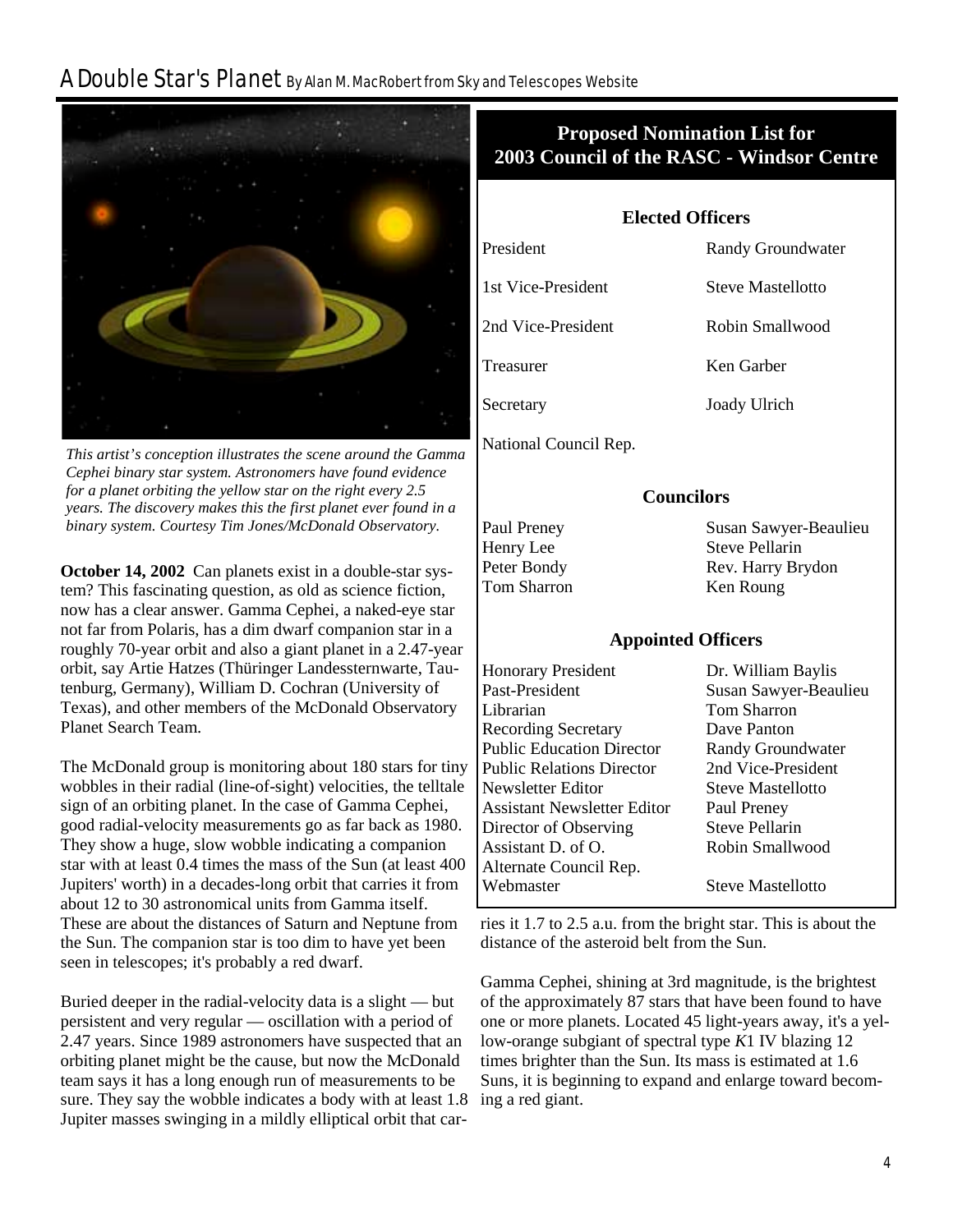# A Double Star's Planet

#### *(Continued from page 4)*

Its red-dwarf companion star is probably so dim that it shines on the planet's night side with only a few times the brightness of the full Moon on Earth.

The find is really no great surprise. Astronomers have long known that a planet could maintain a safe, stable orbit in a binary system if it circles several times closer to one star than the other star ever ventures. But whether planets can *form* is such an environment has been more speculative. In their announcement paper, Hatzes, Cochran and their colleagues write that the Gamma Cephei planet "should provide an interesting case study for understanding how binary stars influence the planet-formation process."

Planets have been found orbiting other stars in binaries, but in those cases the two stars are dozens of times farther apart and live quite independently.

## **For Sale**

8 inch telescope on an equatorial mount with enhanced coatings on custom mirrors, JMI focuser, telrad and remote power supply. Asking \$1,300. Call Ken Roung at 738-3479.

## Leonids 2002

A few years ago the thought of being able to predict when a meteor shower would peak let alone storm like the Leonids was unheard of. In the past few years a number of researchers have been building models of the debris left by Comet 55P/Temple-Tuttle which is the parent comet of the Leonid meteor shower and their predictions have become quite accurate (to within a couple of minutes). Still the maximum number of meteors is less predictable and the type (lots of fireballs or many faint meteors) is even less predictable.

This year we once again pass through the ribbons of material left by Temple-Tuttle during its 1767 and 1866 passes so researchers are very confident about what we can expect to see. At approximately 4:03 UT on November 19th (11:03 p.m. EST on the night of November 18th) we will pass through the 1767 trail and should experience a storm of approximately 3,500 meteors per hour. This storm will be best viewed from western Africa and western Europe. At 10:40 UT on November 19th (5:40 a.m. EST on the morning of November 19th) North America will experience a storm of 2,600 meteors per hour as we pass through the 1866 trail.

Although the Full Moon will interfere with the viewing of faint meteors it will be setting in the west when the peak of activity is nearly overhead and you should not miss this opportunity if the sky is clear. Your next chance to view a Leonid storm will be in 2098!

# UNIVERSAL SCIENCE

Windsor's Astronomy And More Store

*New Hours! Please call ahead... Friday 9:00 a.m. - 5:00 p.m. and Saturday 10:00 a.m. - 3:00 p.m.* 

New - \$899.00 Awesome Viewing. 10" Dobsonian by SKYWATCHER, f4.7, tension central balance system, pyrex mirror, 2" focuser, 2" 28mm Erfle eyepiece and 9x50 finder

8" Skywatcher DOB \$599.00

6" Skywatcher DOB \$399.00

Used Meade Pictor autoguider and Meade autofocuser. Contact Robin for email address of current owner.

Contact Robin Smallwood Telephone: (519) 967-1655 Email: unisci@sympatico.ca